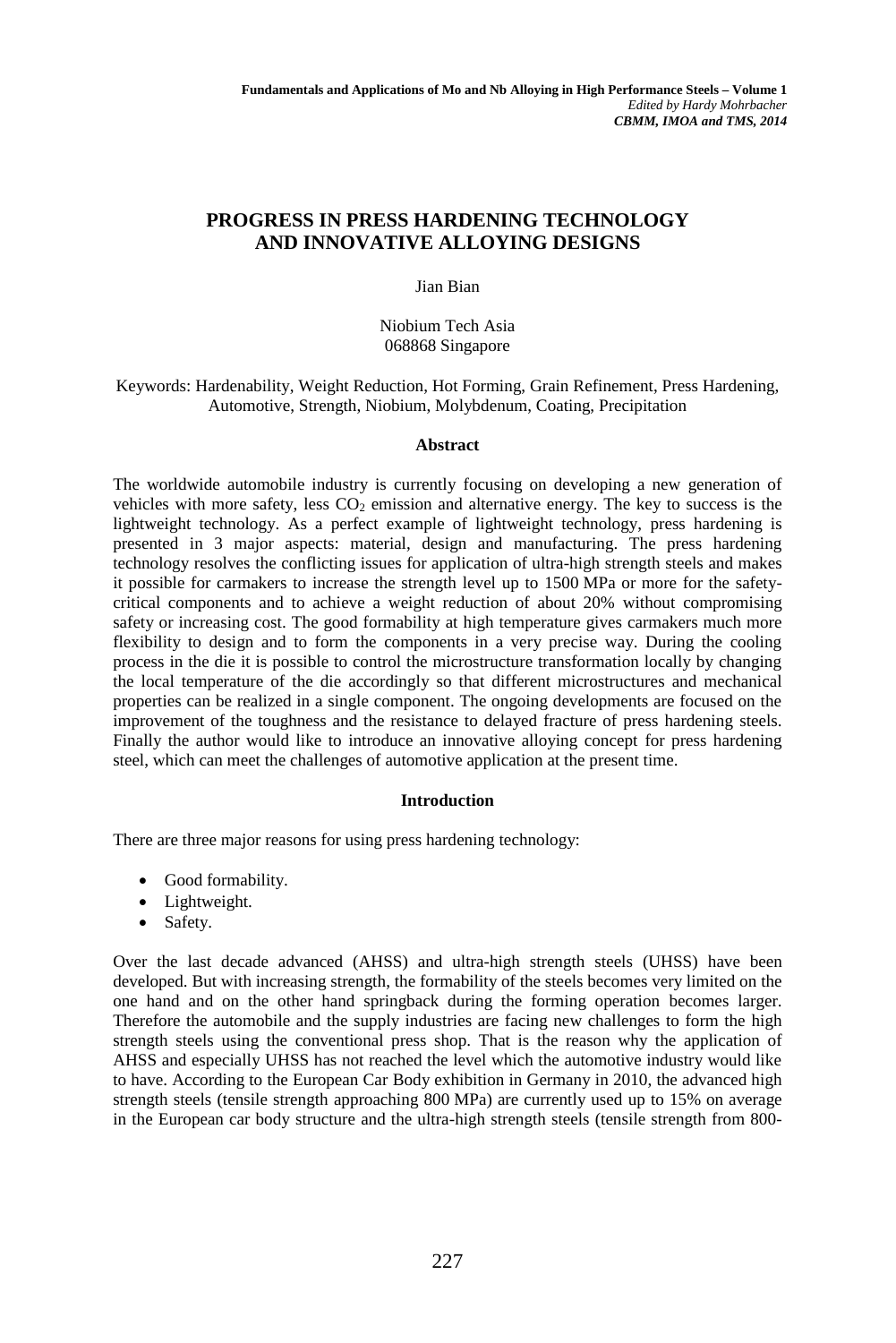1200 MPa) are only used for less than 5% so far. In contrast, the press hardening technology has developed very fast over the last decade. Due to forming at high temperature, even high strength steels have excellent formability and there is no springback after forming. The high strength level makes it possible to reduce the weight of crash relevant components by 20 to 30% without safety compromise and cost increase. The major advantages of press hardening in comparison with the cold forming process are:

- Good formability due to high temperature.
- No springback during forming process.
- Very high strength after forming process.
- Low forming load.
- Less wearing of die.
- Design flexibility and dimensional accuracy.

Figure 1 shows that the number of car components made by the press hardening process increased from 3 million in 1987 to 107 million in 2007 [1]. It is estimated that it will reach 360 million car components by 2016. The typical components made by press hardening are A/Bpillar, bumper, roof rail and tunnel [2]. The rapid increase of car components made by the press hardening process clearly demonstrates that press hardening represents the future for the automobile industry in the years to come.



Figure 1. Number of car components produced by press hardening process from 1987 to 2007.

#### **Press Hardening Steels**

The standard press hardening steel is 22MnB5 which belongs to the manganese-boron steel group. This steel was developed about 40 years ago mainly as hot rolled or forged for a Q&T process with thick gauge. This steel was found to be suitable for press hardening due to its moderate carbon content and good hardenability. The critical cooling rate for martensite transformation is only about 27 K/s, therefore the first generation press hardening lines usually did not have water-cooled dies. But the disadvantage of uncooled dies is the extended cooling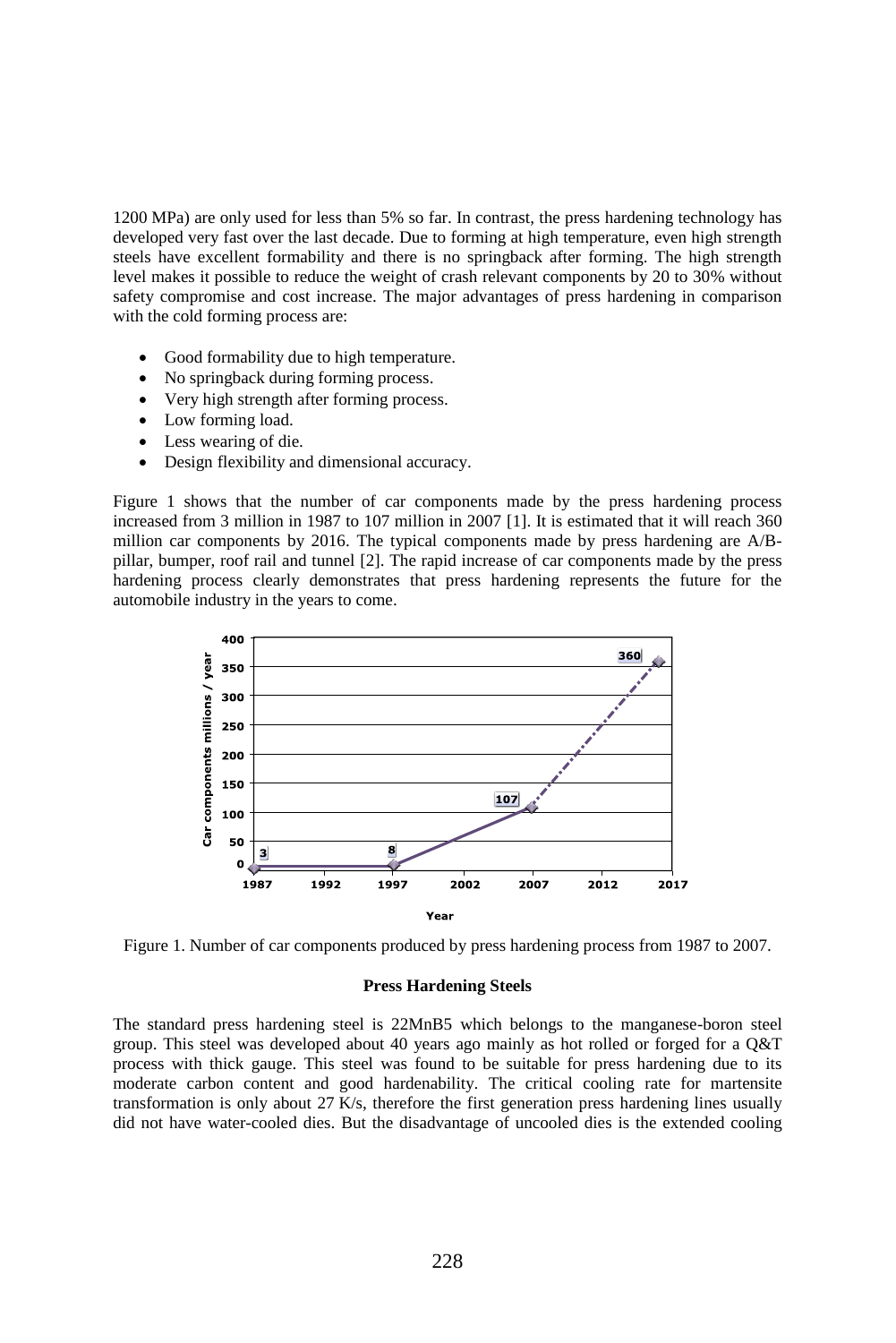time in the die and consequently lower productivity. For automotive application the press hardening steel will normally be cold rolled down to a thickness below 1.5 mm and subsequently coated with aluminum-silicon alloy or zinc alloy. The mechanical properties of 22MnB5 in the different process stages are listed in Table I.

| <b>Condition</b>            | YS, MPa  | TS, MPa   | Elongation,<br>% (A80) |
|-----------------------------|----------|-----------|------------------------|
| <b>Hot rolled</b>           | 500-650  | 650-820   | >12                    |
| Cold rolled<br>/annealed    | 310-400  | 480-560   | >18                    |
| Cold rolled<br>/AlSi coated | 360-500  | 540-680   | >10                    |
| <b>Press hardened</b>       | 950-1100 | 1450-1650 |                        |

Table I. Mechanical Properties of 22MnB5 in the Different Process Stages

Apart from the mechanical properties, 22MnB5 possesses a high bake hardening potential up to 100 MPa or more in the press hardened condition, good weldability (spot welding) and coatability, which are also very important criteria to be considered for automotive applications.

## **Coating System for Press Hardening**

The most widely used coating system for the press hardening process is aluminum-silicon (AlSi for short) developed by ArcelorMittal [3]. This coating can protect the steel surface from scaling during the reheating process, but does not provide cathodic protection to the steel in corrosive media like a zinc coating does. The AlSi coating undergoes two major changes during the reheating period in the furnace:

- 1) Formation of rough surface of coating layer for good paint adherence.
- 2) Alloying of coating layer with the substrate.

Figure 2 shows that the coating layer becomes thicker and the surface becomes rougher after reheating. According to the investigation made by Arcelor-Mittal, the minimum reheating time for the coating layer should be about 4 minutes in order to get the desired surface condition for the subsequent painting process [3]. Figure 3 shows the alloying process of the coating layer during reheating in the furnace. Through diffusion of Fe to the coating layer, the weldability of the coating will be improved.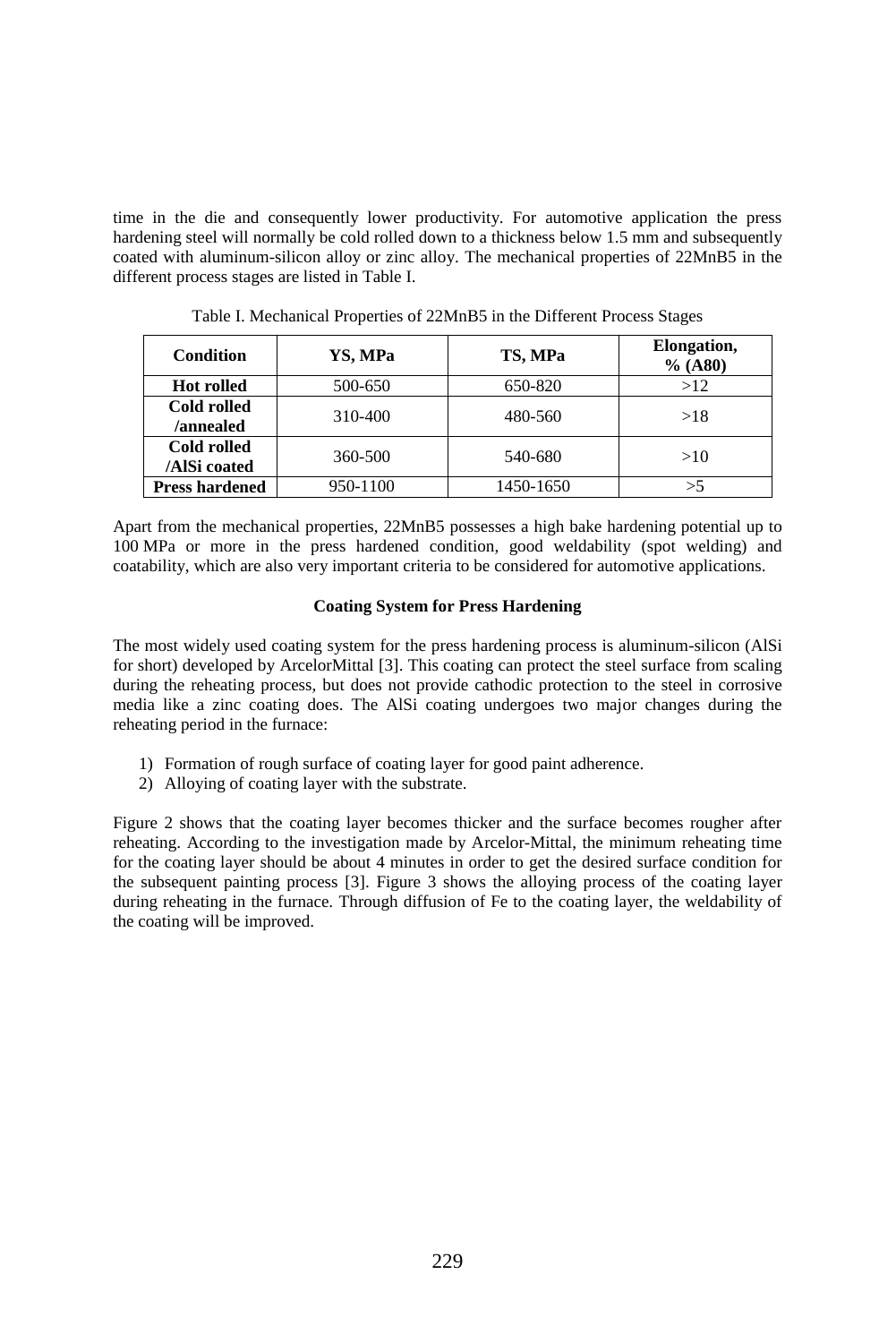

Figure 2. Influence of reheating process on the AlSi coating during press hardening process.



Figure 3. Alloying process of coating layer during reheating.

## **Process Technology**

There are two process approaches for press hardening, namely one-step and two-step processing. For the one-step process, hot forming and quenching take place in the same die and the standard product is Usibor 1500 from ArcelorMittal [3]. For two-step process, which was developed by Voestalpine, the cold forming and quenching take place separately in two different dies and the standard coating is a zinc alloy [4]. The majority of operating press hardening lines are based on one-step processing which is more economical due to shorter process times with only one die. The temperature profile and the microstructure development during press hardening is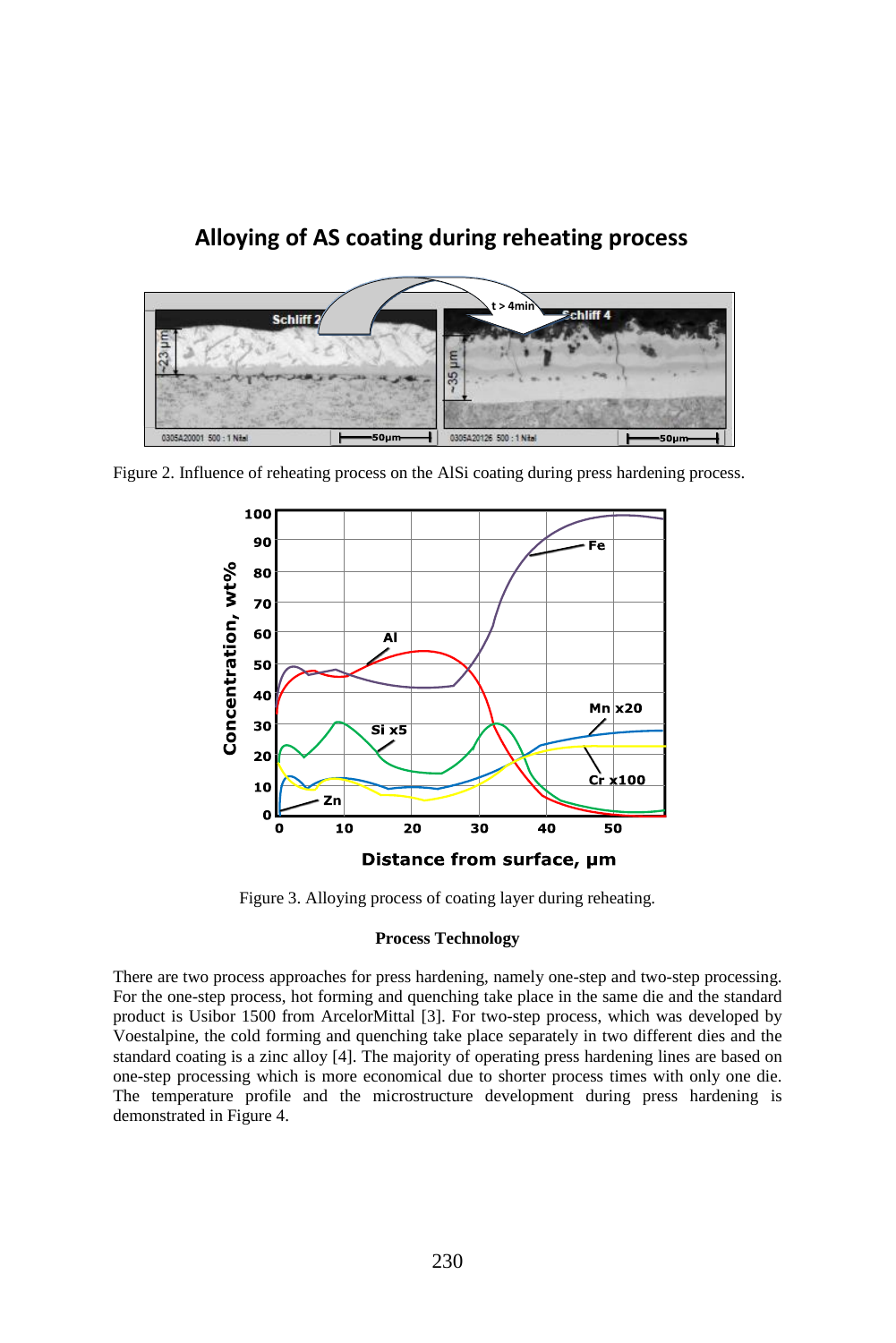The process begins with reheating of coated steel sheet to a temperature between 880 and 950 °C. After that it will be transferred by a robot to the press die for final forming and quenching, which takes normally about 12 s, before the components are released from the die at a temperature between 150 and 200 °C, if the press die is not cooled at all. The martensite-start and finish temperatures of  $22MnB5$  are about 400 and  $200 °C$  respectively and, due to this reason, the component should be cooled down below 200 °C before release from the die.

The steel microstructure before the press hardening process consists of ferrite and pearlite and at the end of reheating it is fully austenite, which will transform to martensite after quenching in the die.

The bottleneck of the conventional press hardening process is related to reheating time in the furnace and the quenching time in the die. In order to increase the productivity, new developments are being focused on alternative heating technology, for example induction heating to shorten the reheating time, or to alloy the coating outside of the press hardening process. As for the quenching process, a hydraulic press with a water-cooled die and pressure control during quenching represents the state of the art.



Figure 4. Temperature profile and the microstructure development during press hardening process.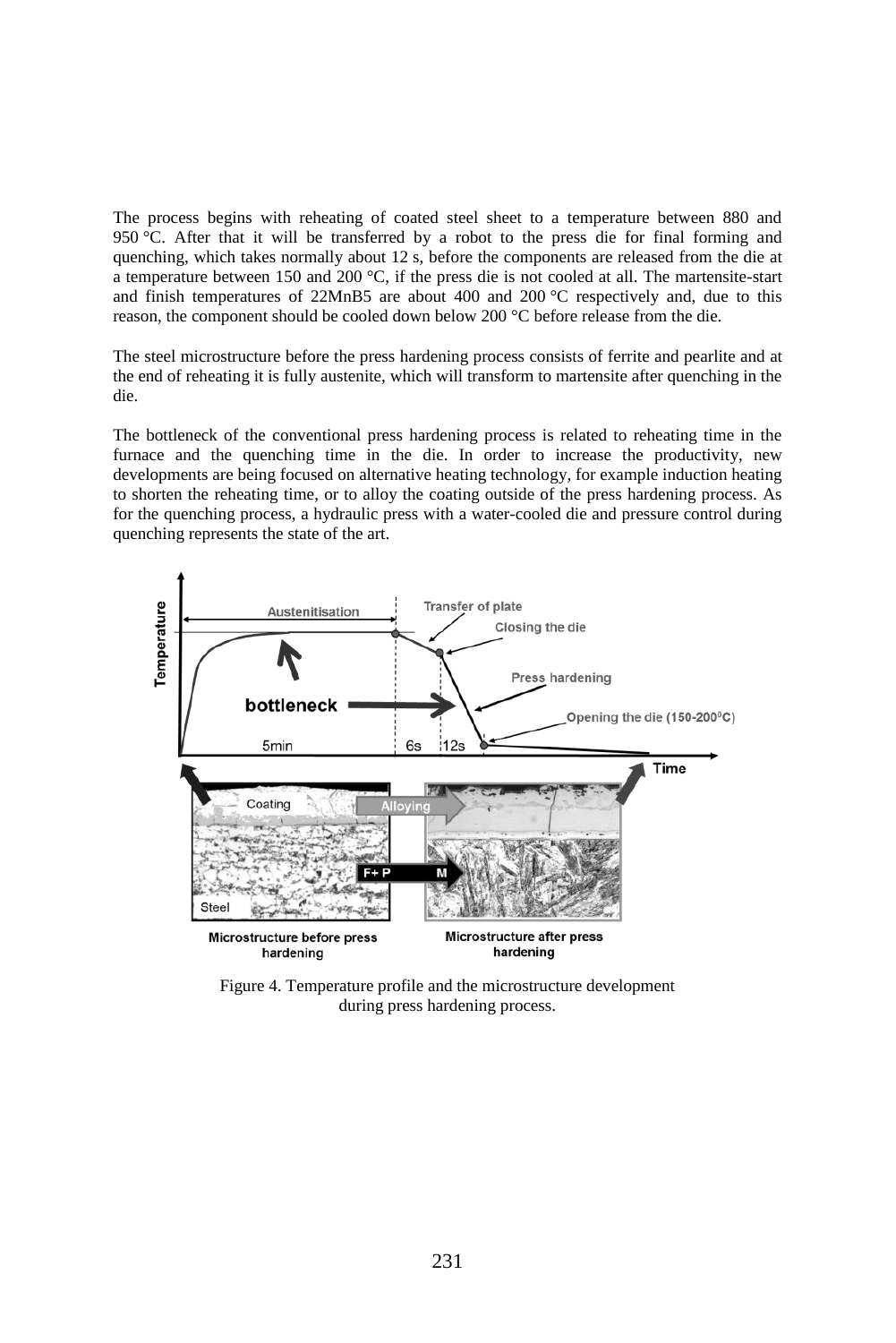### **Recent Developments**

Press Hardening into Dual Phase Microstructure

The standard microstructure after press hardening is martensite with very high strength but poor toughness. Since press hardening is a high temperature process, it is possible to control the microstructure development by controlling the process temperature and cooling rate during press hardening accordingly. Figure 5 shows just one example of how to make a DP steel by using the press hardening process.



Figure 5. Press hardening into dual phase microstructure.

The only difference between dual phase press hardening and conventional press hardening is the reheating temperature. In order to produce a DP microstructure the steel sheet is reheated in the  $\alpha + \gamma$  region instead of in the  $\gamma$  region as usual, and after quenching the dual phase microstructure can be realized. The influence of reheating temperature on the mechanical properties after press hardening is shown in Figure 6.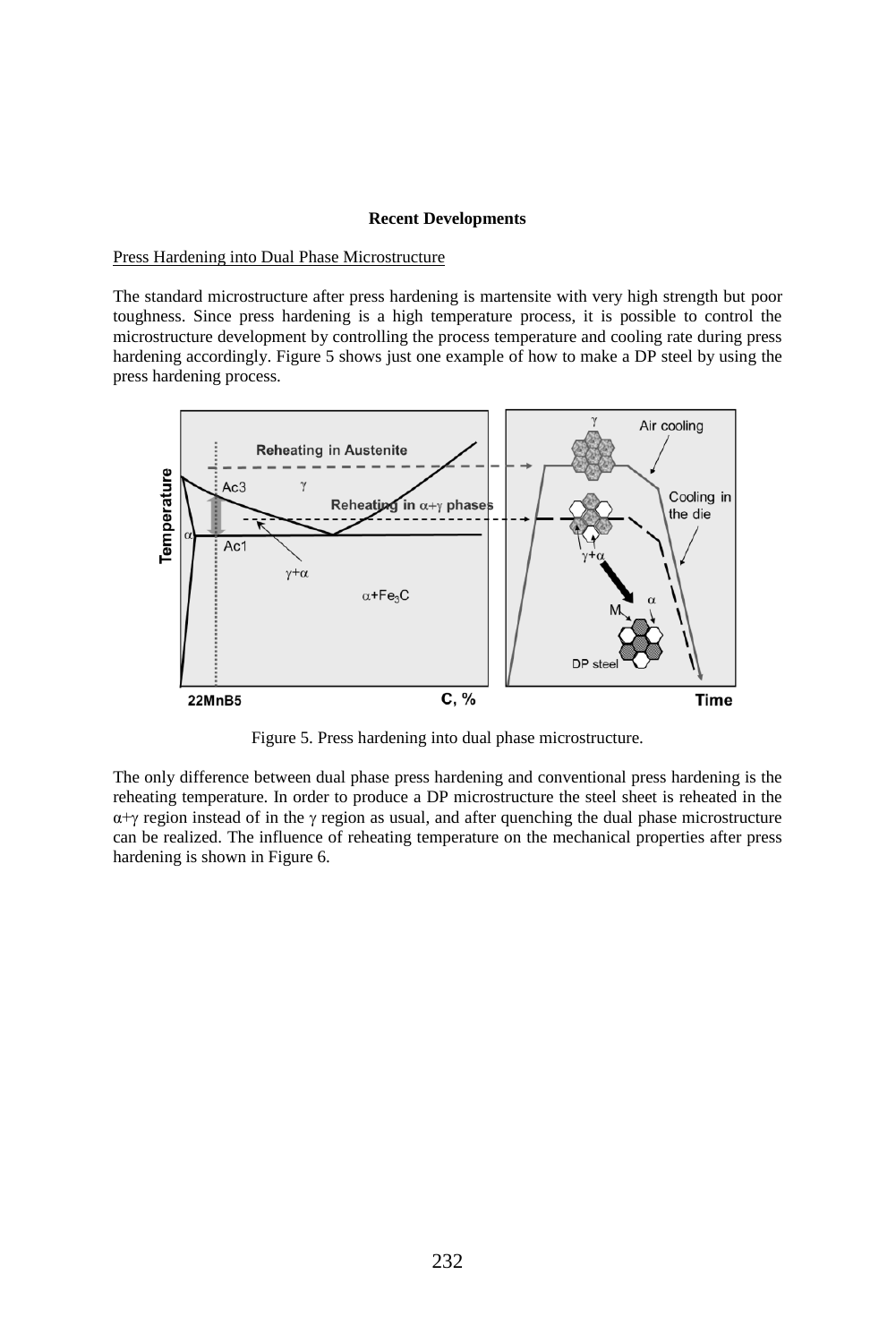

Figure 6. Influence of reheating temperature on the mechanical properties of dual phase steels after press hardening.

The major advantages of the process are:

- Dual phase microstructure with significantly improved elongation.
- Mechanical properties can be adjusted by varying the reheating temperature.
- To produce different products with the same steel composition by adjusting the furnace temperature accordingly.
- Energy-saving due to the lower furnace temperature.

## Press Hardening with Higher Strength

The standard press hardening always produces a martensite microstructure. Since the hardness of martensite (strength) is solely related to the carbon content in the steel, it is easy to increase the martensite strength by increasing the carbon content. As mentioned above, the final strength of car components will be realized in the final step of forming and quenching; in this case the increase of strength will not have any evident negative effect on the whole process and especially on the forming process. As we know for the cold forming process, the strength level of the steel always has the dominant influence. Based on this consideration, higher strength can be reached by using a higher grade of manganese-boron steel for the press hardening process. Figure 7 shows some test results from ThyssenKrupp Steel Europe [5].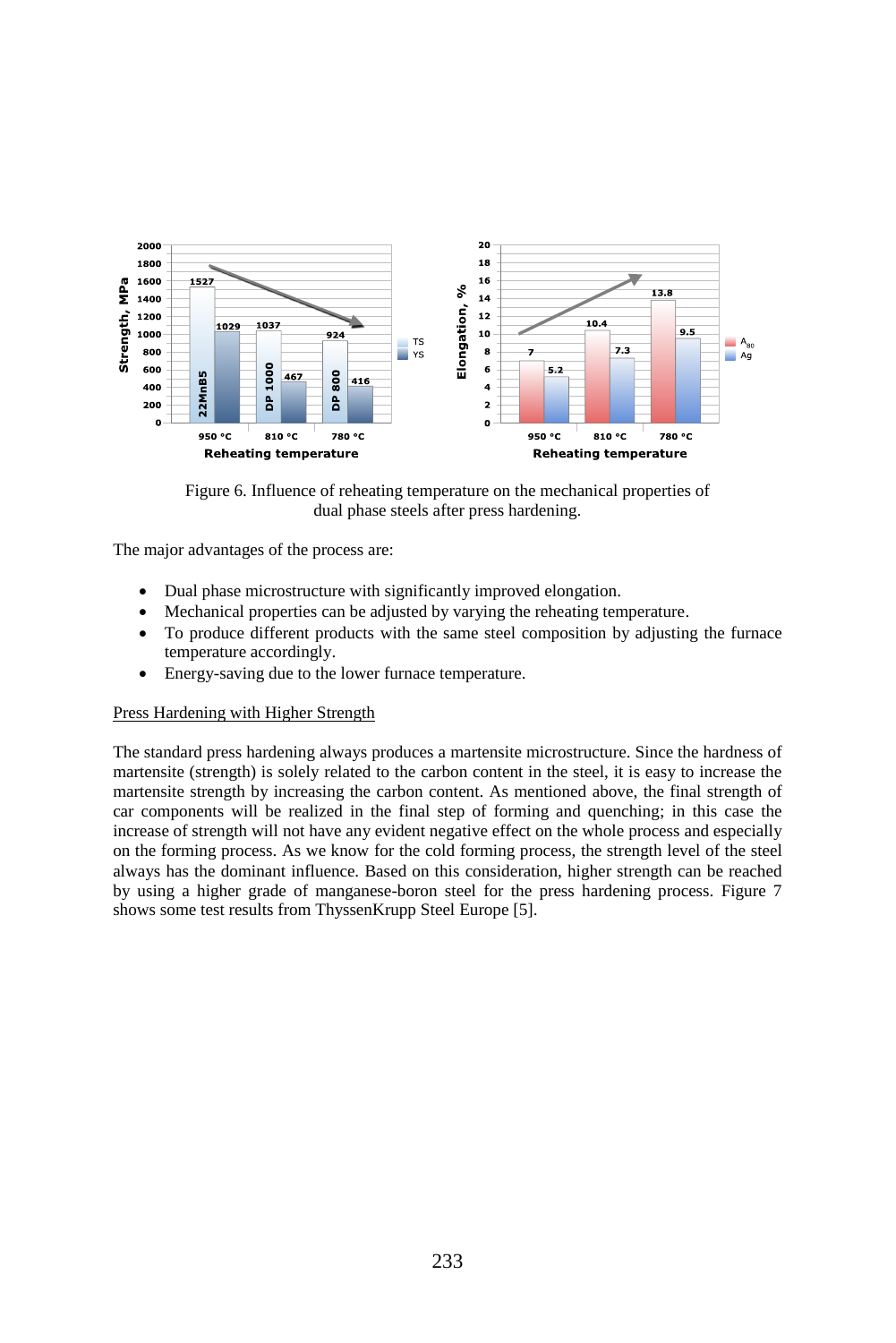

Figure 7. Higher strength up to 2200 MPa can be reached by using press hardening process [5].

By increasing carbon content accordingly, both yield strength and tensile strength can be increased and the total elongation remains at the same level due to the character of martensite. Due to this development, some carmakers in Europe are considering increasing the strength level up to 1900 MPa for some components like bumper and door beams by using the press hardening process. Mazda has already made the very first step to use 1800 MPa press hardening steel in the new CX-5 model [6]. Right now some developments are being focused on new press hardening steels with tensile strength of more than 2000 MPa.

## Innovative Alloying Designs for Novel Press Hardening Steels

As mentioned before, the manganese-boron steels are suitable for press hardening due to the moderate carbon content and good hardenability. But manganese-boron steels do not provide the best solution to solve the specific problems with regard to the press hardening process like grain size coarsening during reheating and poor toughness and delayed fracture of the martensite microstructure. Currently these problems remain the major concerns for the automotive application of press hardening steels. Based on these considerations, an innovative alloying concept for the press hardening process, which is shown in Table II, has been developed.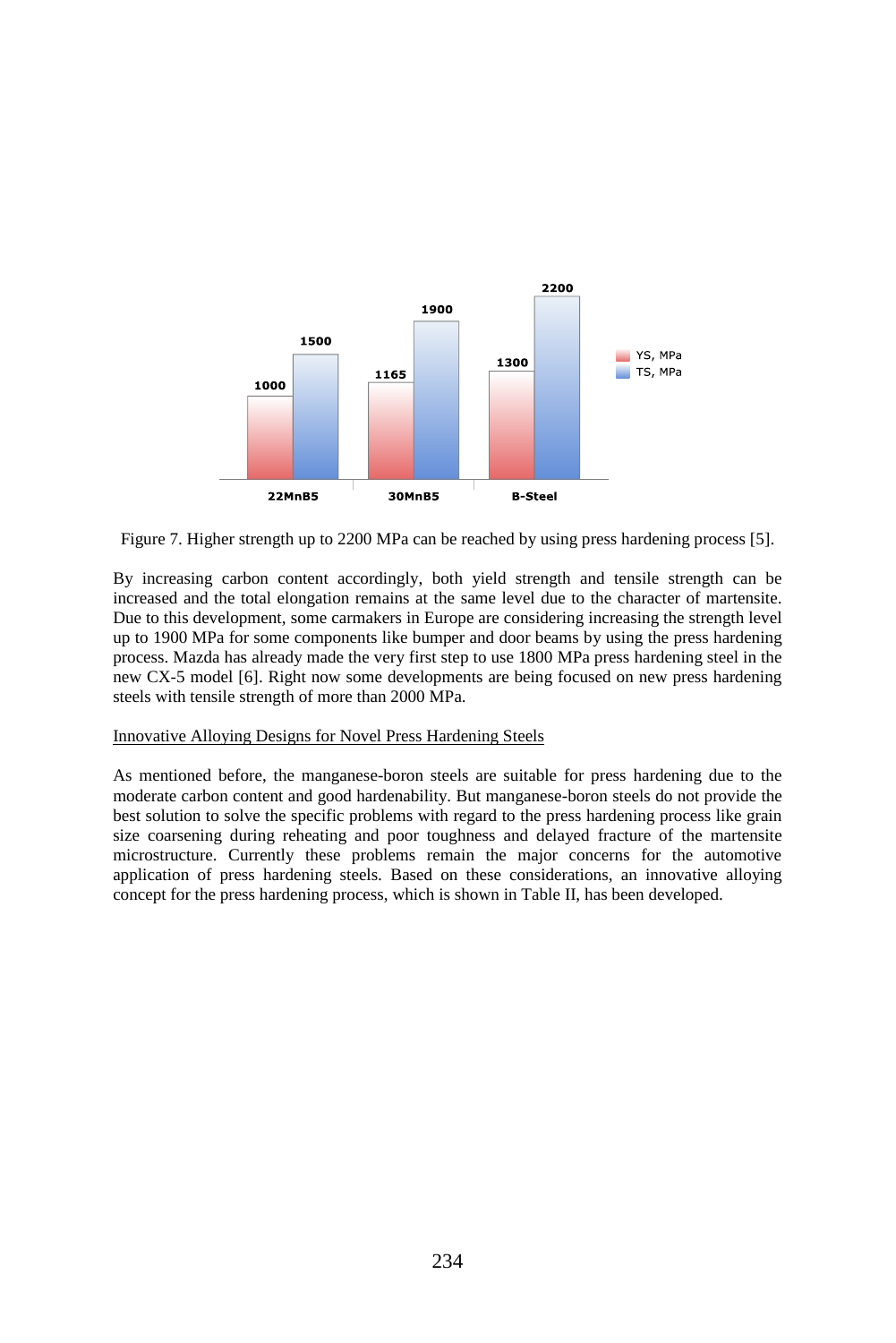

Table II. Innovative Alloying Concept for Press Hardening Process

Firstly, boron should be removed from the concept because boron can only increase the hardenability. However, hardenability is not an issue for the press hardening process due to the thin gauge of steel sheet for automotive application on the one hand and on the other hand the cooling rate in the die is much faster than the critical cooling rate for martensite transformation. Without B in the steel, Ti should also be taken out in order to avoid large TiN precipitates. The central point of the new concept is to use Nb alloying (about 0.05%) in order to control the grain growth from hot rolling to press hardening. Furthermore, Nb precipitates will help to increase the resistance to delayed fracture. The addition of Mo at 0.15% will compensate the hardenability due to the absence of B and slow down the precipitation process of Nb which will make Nb more effective at refining the microstructure and improving the toughness. Finally S and P should be further limited in order to improve the toughness of the steel. Figure 8 shows the the influence of Nb alloying on the microstructure of manganese-boron steels.



Figure 8. Influence of Nb alloying on the grain refinement of microstructure after press hardening process [7].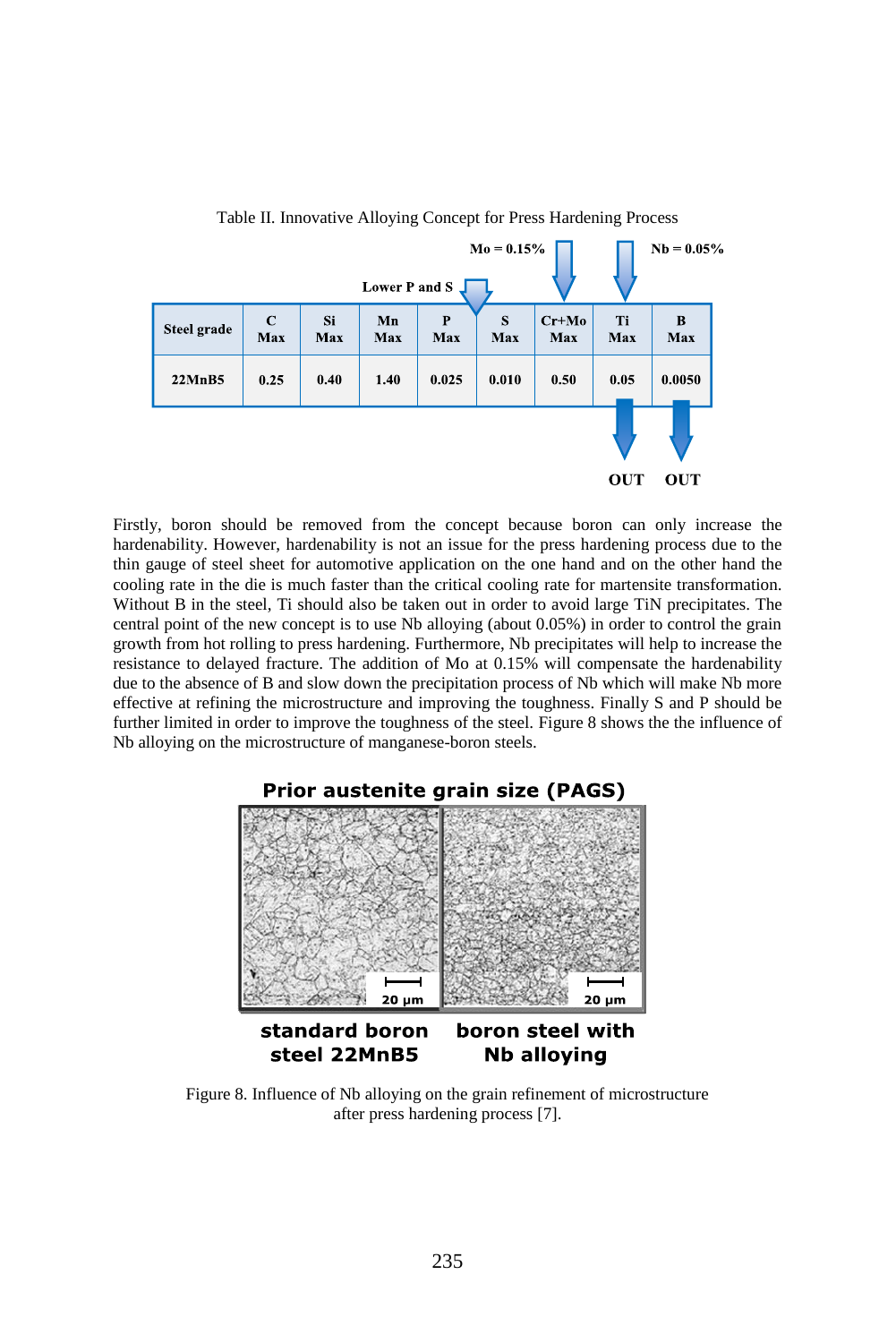Due to the pinning effect of NbC precipitates, the prior austenite grain size at the end of reheating is much smaller than the conventional 22MnB5. Subsequently, the martensite packet size is also much smaller after quenching. The fundamentals of the new concept are to reduce or to avoid the crack initiation by avoiding large particles and inclusions on the one hand and on the other hand to increase the resistance to crack propagation by refining the microstructure and strengthening the grain boundaries (by reducing P, S and B); thus high strength, good toughness and high resistance to HIC can be achieved for press hardening steels. The following advantages of the new concept can be expected:

- Removal of B and Ti will make steelmaking and casting less problematic (clogging).
- Controlling the segregation of tramp elements to the grain boundaries.
- Refining microstructure.
- Avoiding large particles (TiN) and inclusions.
- Improving toughness.
- Trapping hydrogen and making martensitic steel less sensitive to delayed HIC.

## **Automotive Application**

Press hardening steel is now used in almost every car model in Europe, and up to 12 different types of components and 20 parts can be used in the car body structure overall, as shown in Figure 9.



Figure 9. Application of press hardening steels in the car body structure.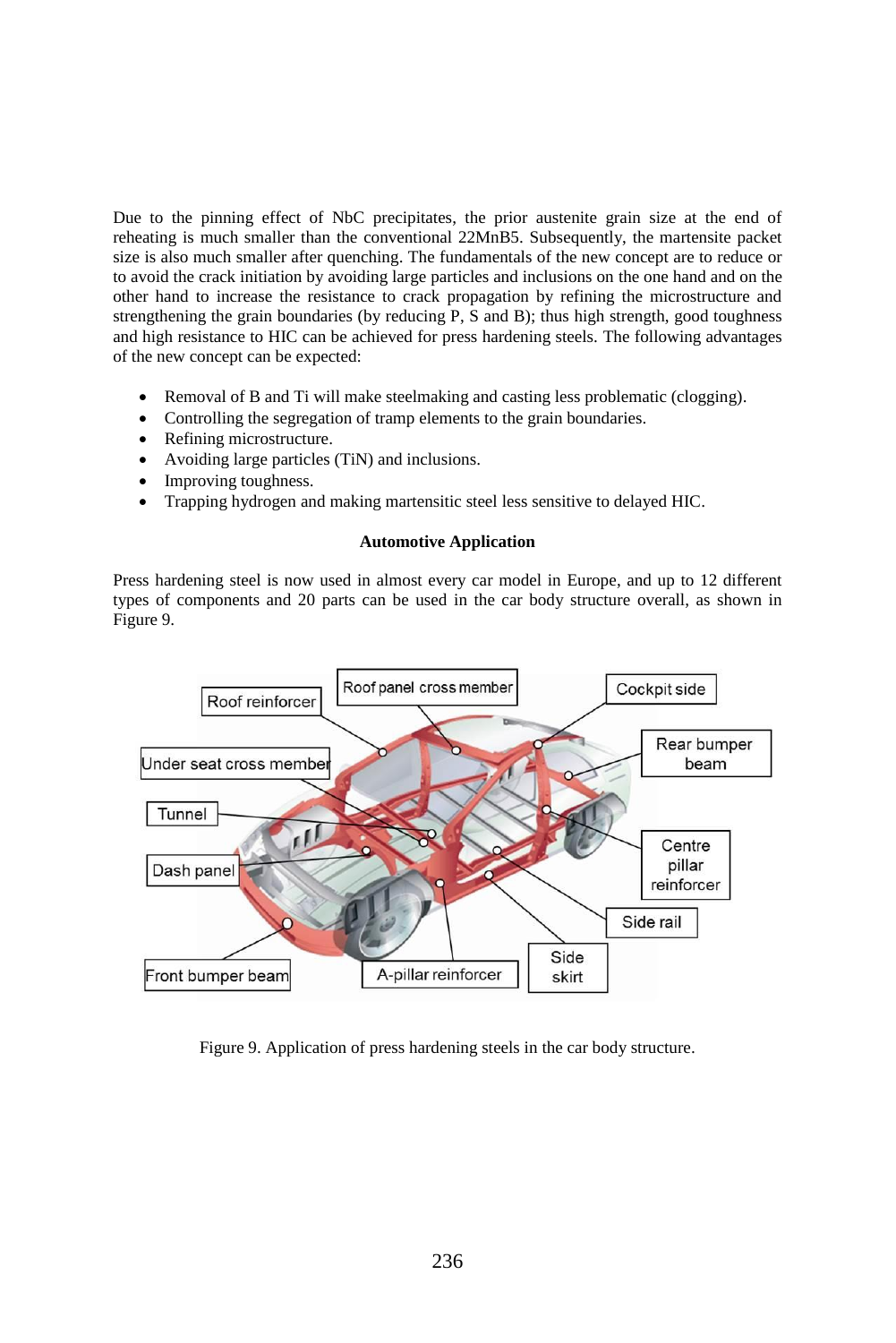The following diagram, Figure 10, shows the application of high strength steels from conventional HSS to PHS in some chosen European car models, which were demonstrated during the European Car Body Exhibition in 2009 and 2010 in Germany.



Figure 10. Used steel grades of some European car models from 2009 and 2010.

From Figure 10 the following development trends for car body structure can be concluded:

- Mild steels comprise less and less of the car body.
- Conventional HSS is still the major group used in the car body (up to 64% in the body structure).
- Advanced high strength steels continue to grow (up to 16% in the body structure).
- Ultra-high strength steels are still very limited in automotive application (less than 5%).
- Press hardening steels are present in every car model and used up to 15% in the body structure.

## **Conclusion**

Press hardening technology has been proven to be a good solution to solve the problems of forming ultra-high strength steels like poor formability, springback, high forming load and wearing of the die. Press hardening broke the bottleneck for the application of ultra-high strength steels in the automobile industry and makes it possible to increase the strength level up to 1500 MPa or more for the safety-critical components and to achieve a weight reduction of about 20% without compromising safety or increasing cost. Press hardening is becoming both a technically and economically attractive lightweighting technology for the automotive industry,